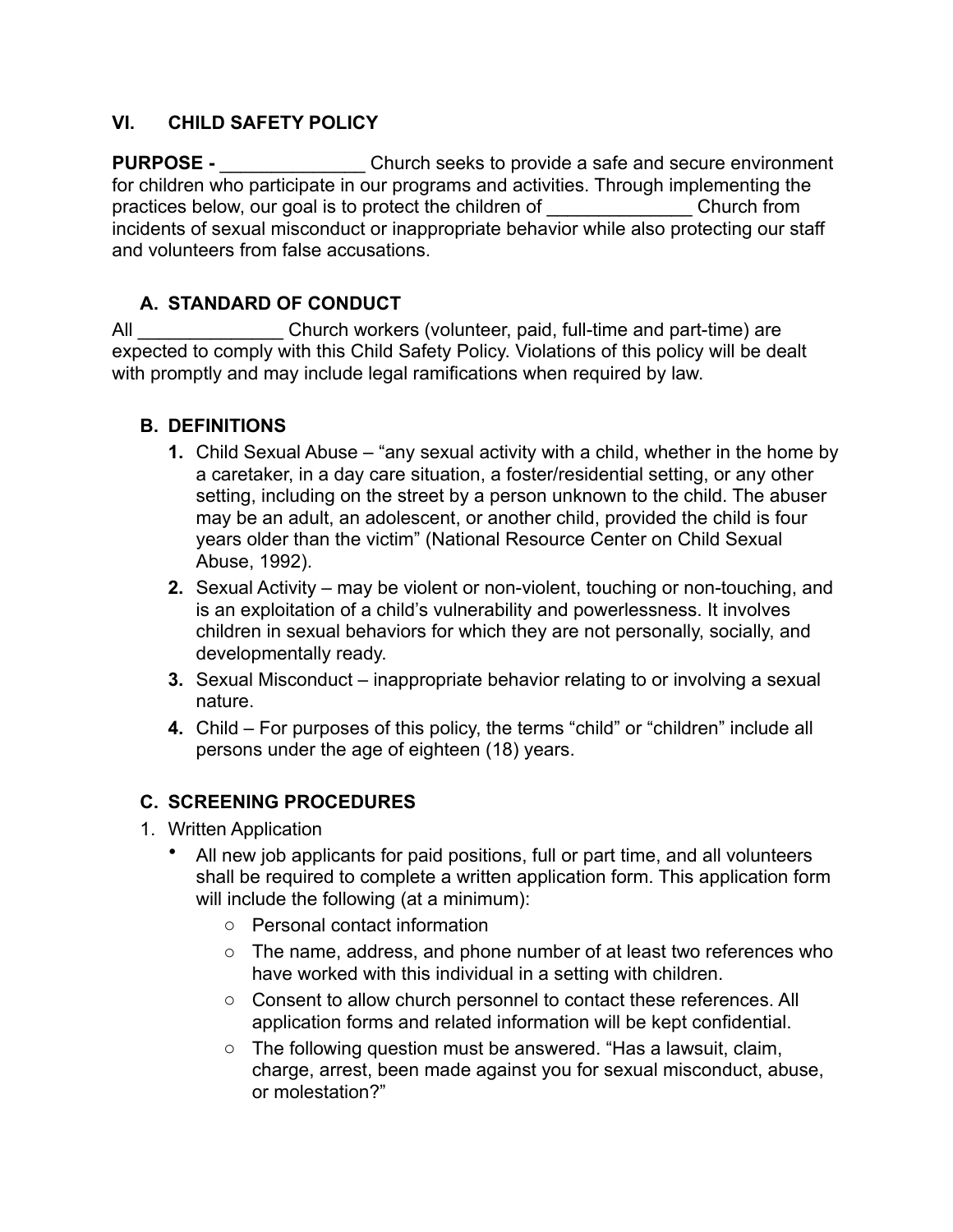- 2. Background Checks (No Exceptions)
	- All paid staff, part time or full time, regardless of their job description, must consent to a national criminal background check and a statewide criminal or statewide sexual offender background check.
	- All volunteers that have more than incidental contact with minors and work within our Children's Ministries or Youth Group must consent to a national criminal background check and a statewide criminal or statewide sexual offender background check.
	- **BEING PREVIOUSLY BACKGROUND CHECKED FOR WORK OR OTHER VOLUNTEERING OPPOURTINIES WILL NOT EXCLUDE VOLUNTEERS FROM BEING BACKGROUND CHECKED.**
	- Such a check will be run before employment or volunteer work will commence. Results of this background check will be shared with the potential employee/volunteer. In the rare case that the information in the background check is challenged by the applicant, the Senior Pastor and Management Team (Elders) shall make the final determination as to what information will be considered in the decision process.
	- No applicant or volunteer ever convicted of a sexual related crime is eligible for service in a position with direct relation to children.
	- The Children's Minister or Executive Minister will securely maintain all background check records.
- 3. Personal Interview
	- Upon completion of the application, a face-to-face interview may be scheduled with the applicant to discuss his/her suitability for the position.

# **D. SUPERVISION PROCEDURES**

- 1. Two Adult Rule: Two adults must share supervisory responsibilities of children at all times. A qualified, responsible teenager not related to the other volunteer may be substituted for one adult if necessary. In cases where an adult has a legitimate reason to be alone with a child (i.e., counseling, visitation), all workers shall obtain the consent of the child's parent or guardian prior to being alone with the child. This rule extends to phone transactions with minors. Anyone working with minors will limit their phone transactions with minors to basic information about events or shall include a third party in the texts.
- 2. A children's ministry leader, or designated \_\_\_\_\_\_\_\_\_\_\_\_\_\_\_\_ Church leader, will make random checks on all classrooms on a regular basis.
- 3. No volunteer who wishes to work with children or youth shall be permitted to do so until having attended \_\_\_\_\_\_\_\_\_\_\_\_\_\_\_\_\_\_\_ Church at least 6 times in a 6-month period. Exceptions to this rule can only be made by the Senior Pastor and/or the Management Team (Elders).
- 4. Children elementary age and younger must wear name badges and/or be signed in and out of church supervision.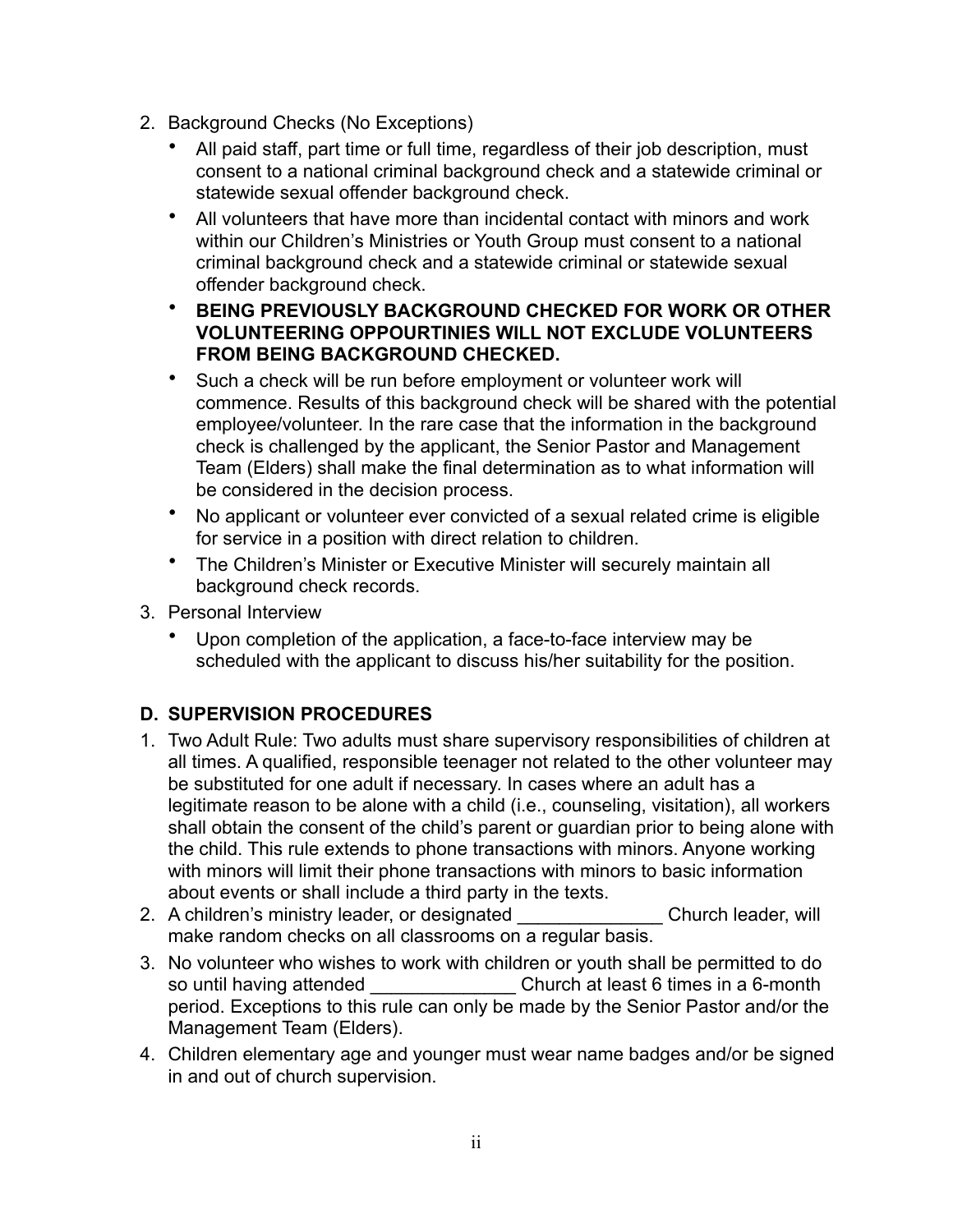- 5. There must be at least one adult (age 18 or older) present with teenage volunteers.
- 6. Any supervisor is responsible to address suspicious behavior or any behavior that may be contrary to church policy and to document and report such occurrences to the proper authorities.
- 7. Children five years of age and younger shall utilize a classroom bathroom if available. If a classroom bathroom is not available, workers shall escort a group of children to the hallway bathroom. They shall always go in a group, never taking a child to the bathroom alone. The workers shall check the bathroom first to make sure that it is empty, then allow the children inside. The workers shall then remain outside the bathroom door and escort the children back to the classroom. If a child is taking longer than seems necessary, the worker shall open the bathroom door and call the child's name. If a child requires assistance, the workers shall prop open the bathroom door and leave the stall door open as he/she assists the child.
	- For children over the age of five, at least one adult male shall take boys to the restroom and at least one adult female shall take girls. The worker shall check the bathroom first to make sure that the bathroom is empty, then allow the children inside. The worker shall then remain outside the bathroom door and escort the children back to the classroom.
	- For the protection of all, workers shall never be alone with a child in a bathroom with the door closed and never be in a closed bathroom stall with a child. Parents are strongly encouraged to have their children visit the bathroom prior to each class.
- 8. It is the policy of Church to not administer either prescription or non-prescription medications to the children under our care. Medications should be administered by a parent at home. Exceptions to the medications policy may be granted to parents of children with potentially life-threatening conditions (such as asthma or severe allergic reactions). Parents of such children shall address their situation with the \_\_\_\_\_\_\_\_\_\_\_\_\_\_\_\_\_\_\_Church Children's Minister to develop a plan of action. For off-site (or overnight) events, the team leader for the event shall be responsible for administering of medications per parental instructions.
- 9. It is the policy of **Example 20. It is the policy of**  $\blacksquare$ fever, vomiting, or diarrhea within the preceding 24 hours into children's classrooms.
- 10. It is the policy of **Example 20.** Church to not administer corporal punishment, even if parents have suggested or given permission for it. There shall be no spanking, grabbing, hitting, or other physical discipline of children. Workers shall consult with the **Example 20 Church Children's Minister if** assistance is needed with disciplinary issues.
- 11. In the event that a child or youth is injured while under our care, the following steps shall be followed: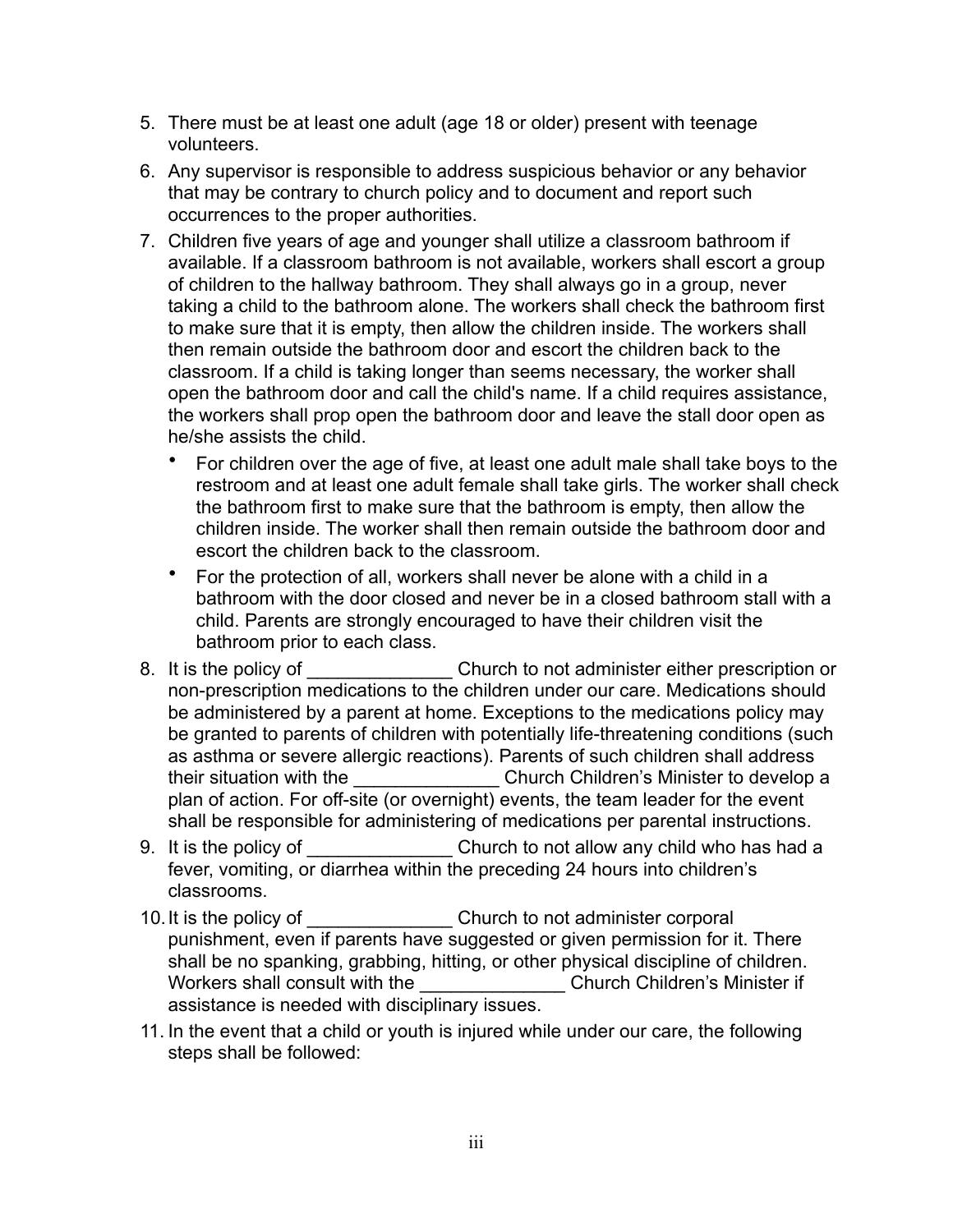- For minor injuries, scrapes, and bruises, workers will provide First Aid (Band-Aids, etc.) as appropriate and will notify the child's parent or guardian of the injury at the time the child is picked up from our care.
- For injuries requiring medical treatment beyond simple First Aid, the parent and/or guardian will immediately be summoned in addition to the children's worker's supervisor. If warranted by circumstances, an ambulance will be called.
- Once the child has received appropriate medical attention, an incident report will be completed in the case of injuries requiring treatment by a medical professional.

### **E. REPORTING PROCEDURES**

- 1. All allegations must be taken seriously.
- 2. All allegations shall be reported to the most senior staff or volunteer available and not directly involved in the allegation as immediately as possible.
- 3. For instances occurring at church functions the most senior staff or leader available, and not directly involved in the allegation, will notify the parents or legal guardian. For instances occurring outside church functions, the church will comply with the mandatory legal reporting requirements.
- 4. All situations will be handled forthrightly with due respect for privacy and confidentiality.
- 5. Full cooperation will be given to civil authorities when applicable.
- 6. No accused individual will be addressed by anyone other than the established authorities and/or the most senior church staff or volunteer available and not directly involved in the allegation until the safety of the child or victim is secured.
- 7. No victim involved in an allegation or anyone responsible for reporting an allegation will be retaliated against.
- 8. All staff and volunteers are required to report any signs or evidence of physical or sexual abuse to the most senior church staff or leader available and not directly involved in the allegation.
- 9. The church must also make reports to the proper law enforcement authority on a timely basis as required by local, state, or federal statute.

# **F. RESPONSE PROCEDURES**

- 1. All allegations will be investigated expeditiously.
- 2. Any accused worker will be relieved temporarily of his or her duties until the investigation is completed.
- 3. All details, interviews, and information will remain confidential to those legitimately involved in the investigation. Any individual or group responsible for a breach in this confidentiality is subject to disciplinary action up to and including termination.
- 4. Anyone who presents themselves or is presented to the church as a victim of sexual abuse, misconduct or molestation, must be: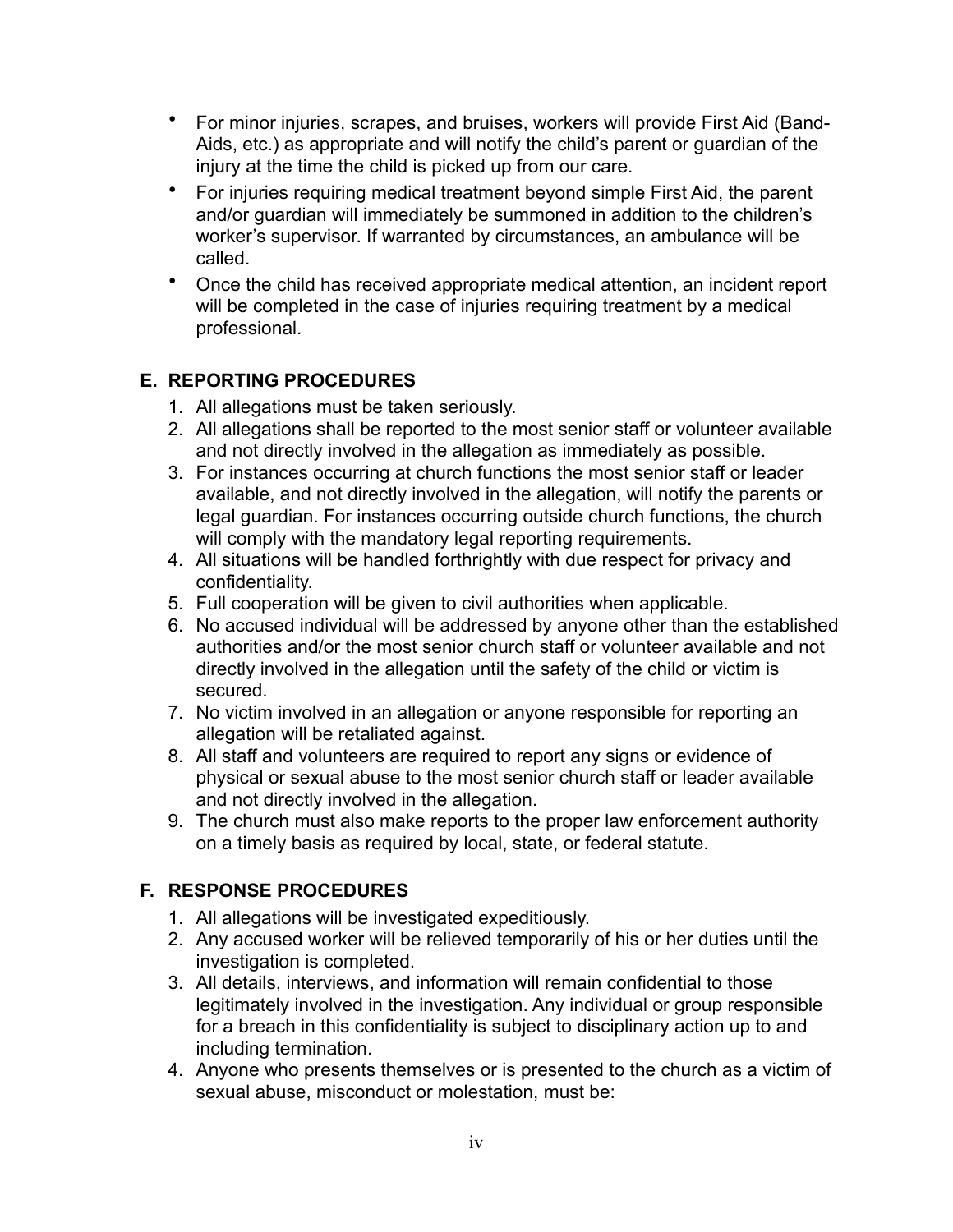- 5. Offered counseling by a qualified counselor not in any way connected to the church.
- 6. Given the opportunity to present his/her side of the allegation to a representative of the church in a non-threatening and confidential environment.
- 7. Anyone accused of an act or acts of sexual abuse, misconduct, or molestation, must be:
- 8. Given the opportunity to present his/her side of the allegation to a representative of the church in a non-threatening and confidential environment.
- 9. The Senior Pastor and the Management Team (Elders) must decide together what course of action needs to be taken after reviewing the facts of the case as reported by the victim and the accused. Responses can include any of the following:
- 10.Report the incident/s to the proper law enforcement authority.
- 11. Report the incident/s to the insurance company.
- 12.Church disciplinary action on the accused.
- 13.In all cases, the goal of this process must be to promote the safety of all children, repentance and restoration for the perpetrator, protection for any falsely accused individual and maximum care and support for any victim.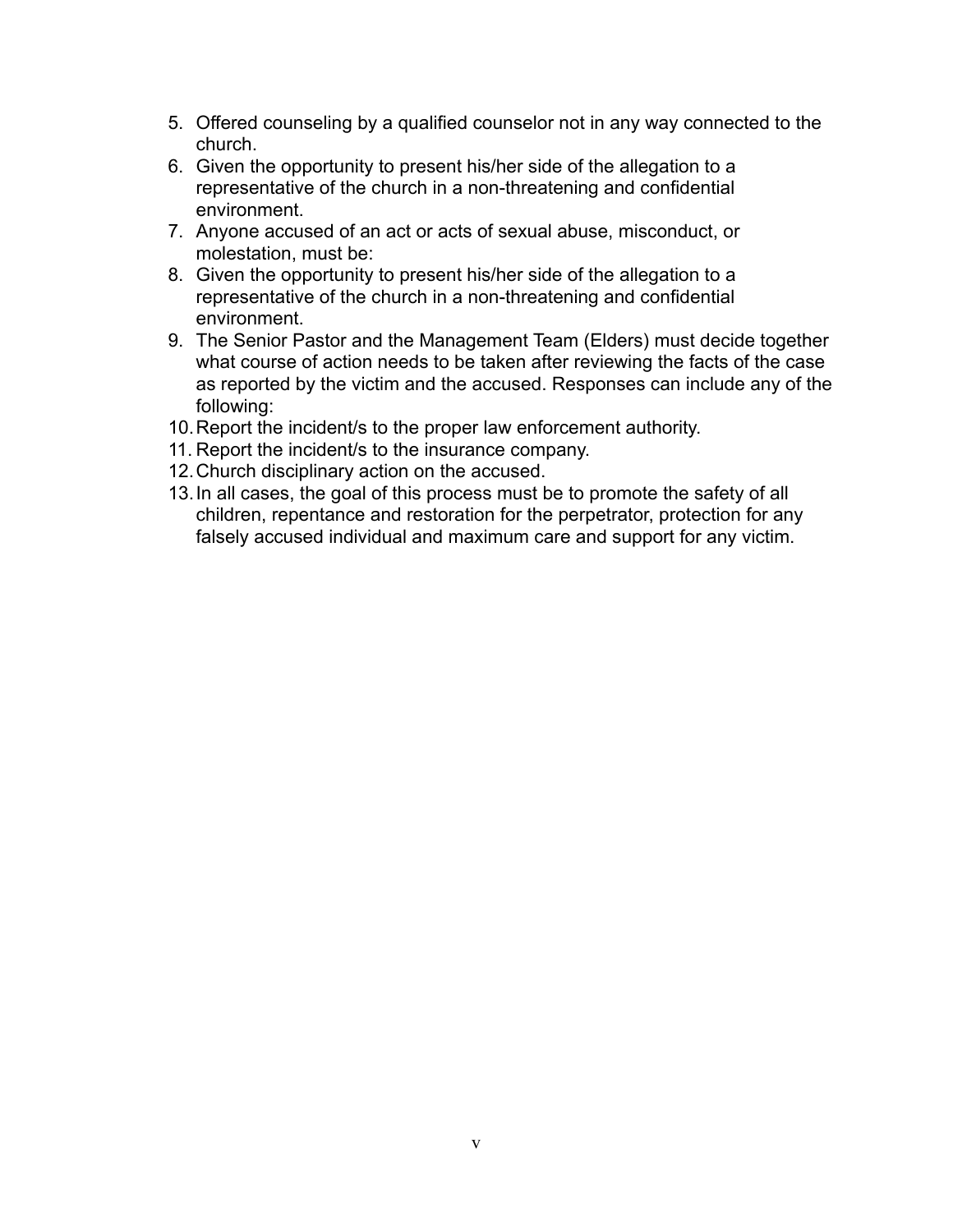| <b>CHURCH KIDS WORKER APPLICATION FORM</b>     |                                                                                                                                                                        |  |
|------------------------------------------------|------------------------------------------------------------------------------------------------------------------------------------------------------------------------|--|
|                                                |                                                                                                                                                                        |  |
| <b>Street</b>                                  | City, State, Zip                                                                                                                                                       |  |
|                                                |                                                                                                                                                                        |  |
|                                                |                                                                                                                                                                        |  |
| How long attended _____________________Church? |                                                                                                                                                                        |  |
|                                                | Do you attend regularly (3 more services a month)? Yes ______ No______                                                                                                 |  |
| Have you been baptized by immersion? Yes No    |                                                                                                                                                                        |  |
|                                                | Have you ever been convicted or plead guilty before a court of any federal, state, or<br>municipal criminal offense? (Excluding minor traffic violations) Yes___ No___ |  |
| or municipal criminal offense? Yes___ No___    | Have you ever received deferred adjudication or similar disposition for any federal, state                                                                             |  |
| municipal criminal offense? Yes___ No___       | Have you ever received probation or community supervision for any federal, state or                                                                                    |  |
| Yes No                                         | As of the date of this form, do you have any pending criminal charges against you?                                                                                     |  |
| Yes ___ No___ If Yes, please explain:          | Have you ever been subject to any disciplinary action (including discharge) or<br>investigation by a church, religious or other organization or by an employer?        |  |
|                                                | Do you have any drug, alcohol or substance abuse problems? Yes___ No___                                                                                                |  |
|                                                | <b>DISCLOSURE:</b> The responses I have provided in completing this application form are                                                                               |  |

**\_\_\_\_\_\_\_\_\_\_\_\_\_\_ CHURCH KIDS WORKER APPLICATION FORM**

**DISCLOSURE:** The responses I have provided in completing this application form are complete, truthful and accurate. I hereby authorize \_\_\_\_\_\_\_\_\_\_\_\_\_\_ Christian Church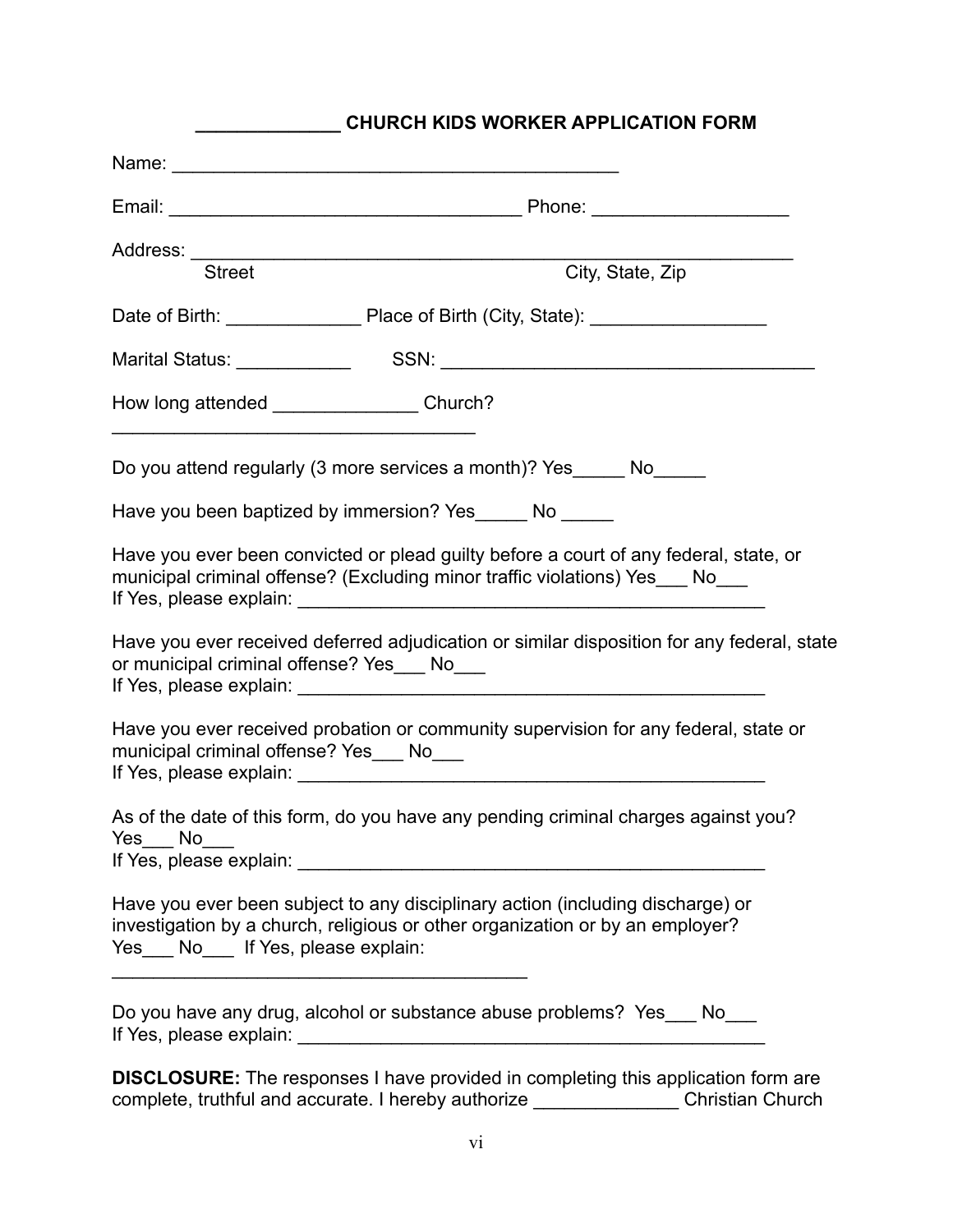to make inquiries concerning me in connection with evaluating the information I have provided on this form (to include a background check). In consideration of the receipt and evaluation of this application form by the Church, I hereby release

\_\_\_\_\_\_\_\_\_\_\_\_\_\_ Christian Church and their directors, employees, agents, representatives and any other person or organization that may release information concerning me from any and all liability for damages of whatever kind or nature which may at any time result to me or my family on account of inquiries concerning my background and any disclosures of information concerning me to Christian Church. I waive any right that I may have to inspect any information provided about me as a result of this application process. I understand that my service with the church shall be volunteer service. In addition, my volunteer services shall be at-will and the church shall be entitled to terminate my volunteer services at any time. I understand and agree that I am not an employee of the church and that I have no expectation of future employment. As a volunteer, I have no entitlement to or expectation of compensation, health insurance or other employee benefits, or unemployment or worker's compensation insurance benefits. I affirm that I will strictly comply with all policies and procedures of **Exercise 2** Christian Church. If at any time I find that for any reason I am unable to support the vision, policies, procedures or doctrine of this church, I will resign my volunteer position. I understand and agree that failure by me to abide by such policies and procedures may result in my immediate dismissal at the discretion of the church. I will report any known or suspected child abuse or other violation of **Example 20 Christian Church policy to a member of the church staff, or** a designated authority.

#### **I HAVE CAREFULLY READ THE ABOVE DISCLOSURE AND UNDERSTAND THE CONTENTS OF IT.**

Name of Applicant (Printed): \_\_\_\_\_\_\_\_\_\_\_\_\_\_\_\_\_\_\_\_\_\_\_\_\_\_\_\_\_\_\_\_\_\_\_\_\_\_\_\_\_\_

Signature: \_\_\_\_\_\_\_\_\_\_\_\_\_\_\_\_\_\_\_\_\_\_\_\_\_\_\_\_\_\_\_\_\_\_\_\_ Date: \_\_\_\_\_\_\_\_\_\_\_\_\_\_\_\_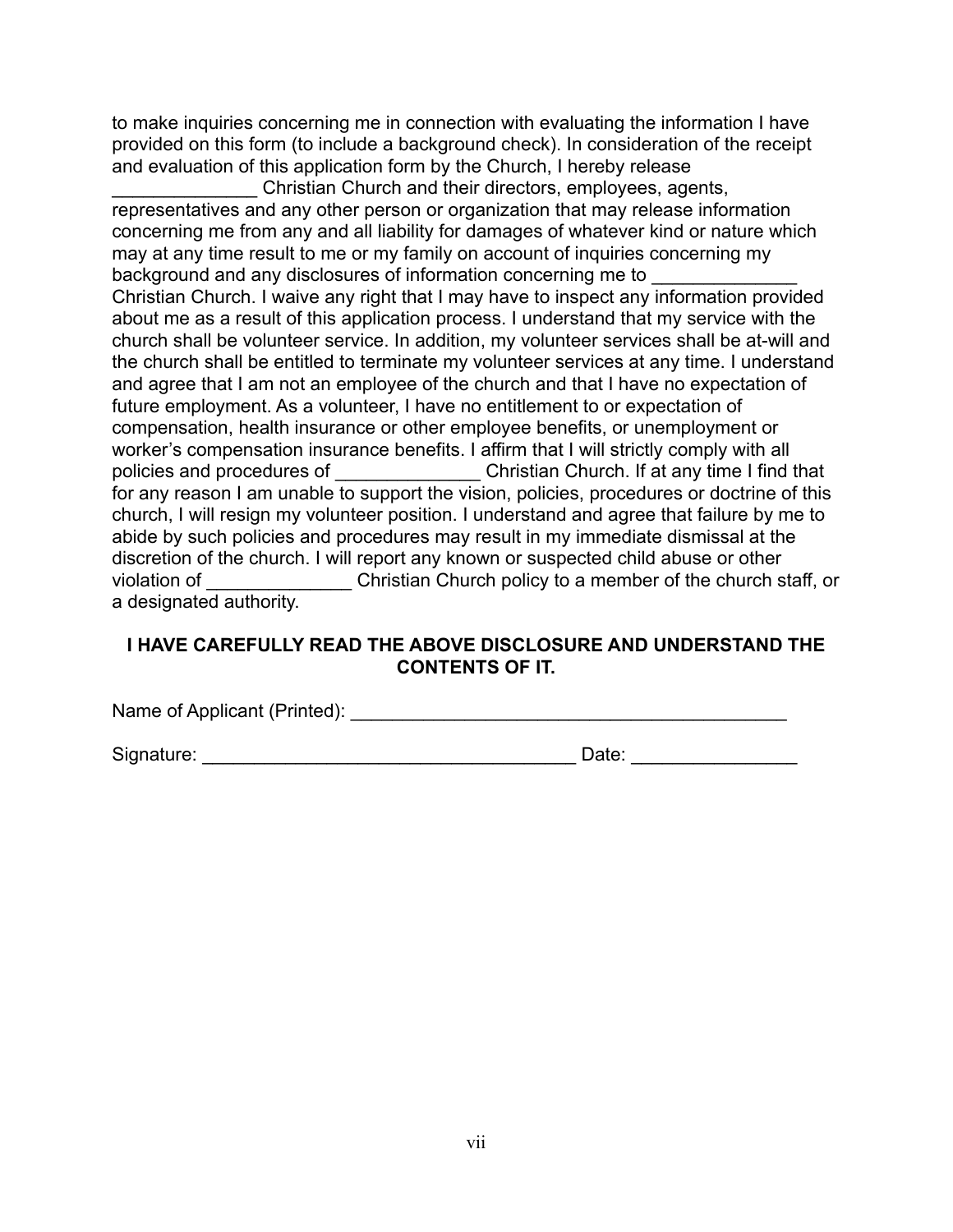### **INCIDENT REPORT FORM**

| *On the day of the incident, this report must be completed and submitted to the __________________Church<br>Children's Minister or a senior staff member. |  |
|-----------------------------------------------------------------------------------------------------------------------------------------------------------|--|
| Name of Child:                                                                                                                                            |  |
| Nature of Incident:                                                                                                                                       |  |
|                                                                                                                                                           |  |
|                                                                                                                                                           |  |
|                                                                                                                                                           |  |
|                                                                                                                                                           |  |
|                                                                                                                                                           |  |
| Place of Incident:                                                                                                                                        |  |
| Date & Time of Incident:                                                                                                                                  |  |
| Witnesses:                                                                                                                                                |  |
| Treatment:                                                                                                                                                |  |
|                                                                                                                                                           |  |
| Documented by:                                                                                                                                            |  |
| Documenter's serving capacity/role at time of incident:                                                                                                   |  |
| Date Documented:                                                                                                                                          |  |